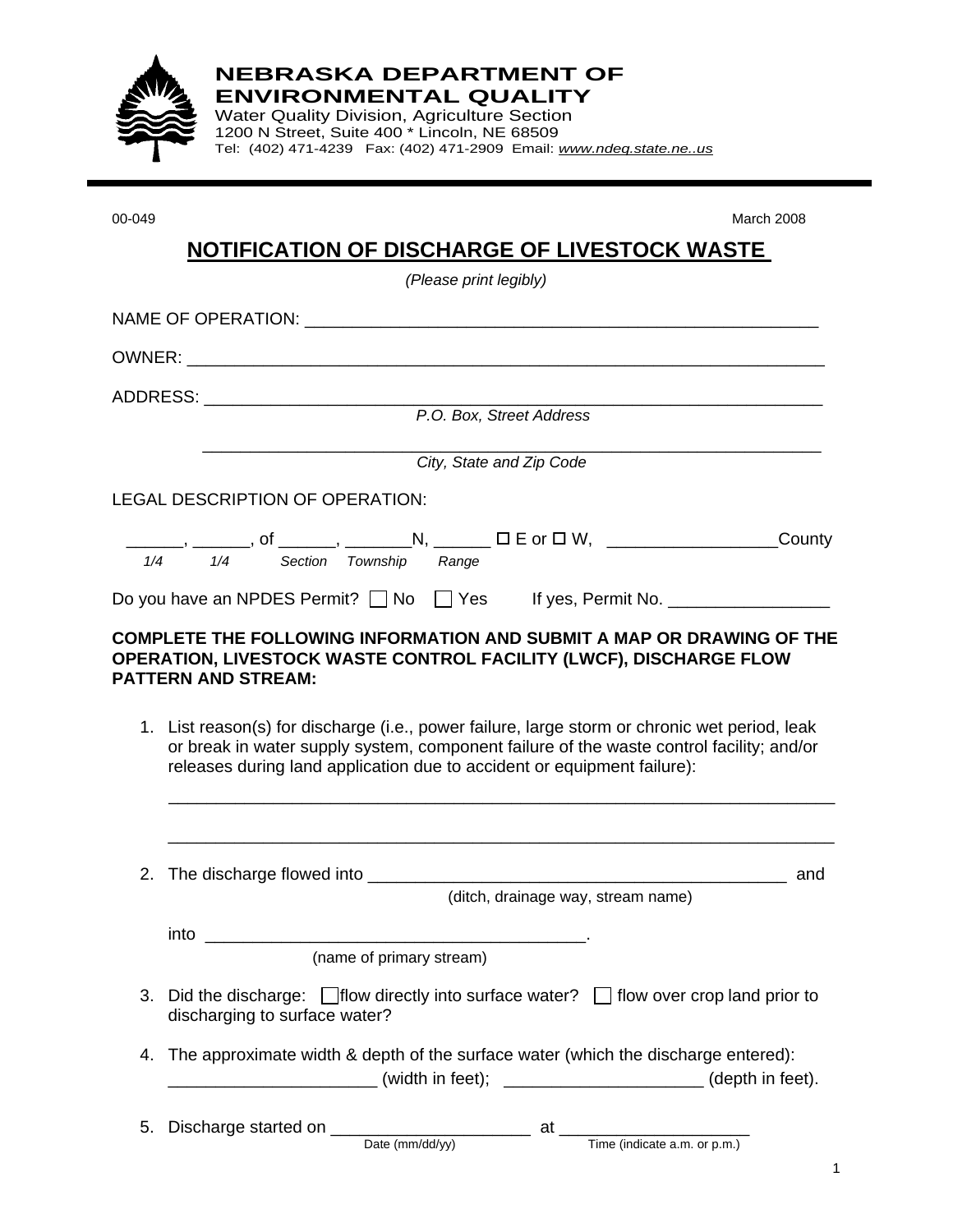| Date $(mm/dd/yy)$ at $Time (indicate a.m. or p.m.)$<br>6. Discharge ended on _____                                                                                                                                                                                                                                                                                                                                                                                                                         |                  |
|------------------------------------------------------------------------------------------------------------------------------------------------------------------------------------------------------------------------------------------------------------------------------------------------------------------------------------------------------------------------------------------------------------------------------------------------------------------------------------------------------------|------------------|
| 7. Was the start time: Actual start time? When discharge was discovered?                                                                                                                                                                                                                                                                                                                                                                                                                                   |                  |
| 8. Average flow of the discharge was: _________________________________(gallons/minute)                                                                                                                                                                                                                                                                                                                                                                                                                    |                  |
| 9. Estimated total volume of discharge: ___________________________(gallons or cu. feet)                                                                                                                                                                                                                                                                                                                                                                                                                   |                  |
| 10. Was LWCF damaged? $\Box$ Yes $\Box$ No If yes, describe damage to the LWCF:                                                                                                                                                                                                                                                                                                                                                                                                                            |                  |
| <u> 1989 - Johann Stoff, deutscher Stoff, der Stoff, der Stoff, der Stoff, der Stoff, der Stoff, der Stoff, der S</u>                                                                                                                                                                                                                                                                                                                                                                                      |                  |
| 12. What factors and conditions helped minimize adverse effects to the environment from                                                                                                                                                                                                                                                                                                                                                                                                                    |                  |
| 13. Describe any obvious or known impacts to the environment from the discharge:                                                                                                                                                                                                                                                                                                                                                                                                                           |                  |
| 14. On a case-by-case basis, the Department may require sampling. Even if not required,<br>the operation may want to provide the Department with documentation that the<br>discharge did not impact waters of the State or that the discharge was conducted in a<br>manner to reduce adverse effects to the environment. If sampling is conducted, the<br>following procedure should be followed as outlined below. (If necessary, use a separate<br>sheet of paper to provide the following information.) |                  |
|                                                                                                                                                                                                                                                                                                                                                                                                                                                                                                            |                  |
| √ When did the lab receive the samples? DATE: _______________________ TIME: __________                                                                                                                                                                                                                                                                                                                                                                                                                     |                  |
| ✔ What quality control procedures were used for handling the samples?<br>(You may want to contact the lab for special sampling & handling instructions to prevent<br>contamination of the samples.)                                                                                                                                                                                                                                                                                                        |                  |
|                                                                                                                                                                                                                                                                                                                                                                                                                                                                                                            |                  |
| $\checkmark$ Was sample kept cool (with ice) during the delivery/holding time?                                                                                                                                                                                                                                                                                                                                                                                                                             | Yes<br><b>No</b> |
| $\checkmark$ At what locations were samples taken? (At a minimum, samples must be taken at the                                                                                                                                                                                                                                                                                                                                                                                                             |                  |

*point of discharge, 100 feet upstream and 100 feet downstream of the discharge point, and at*